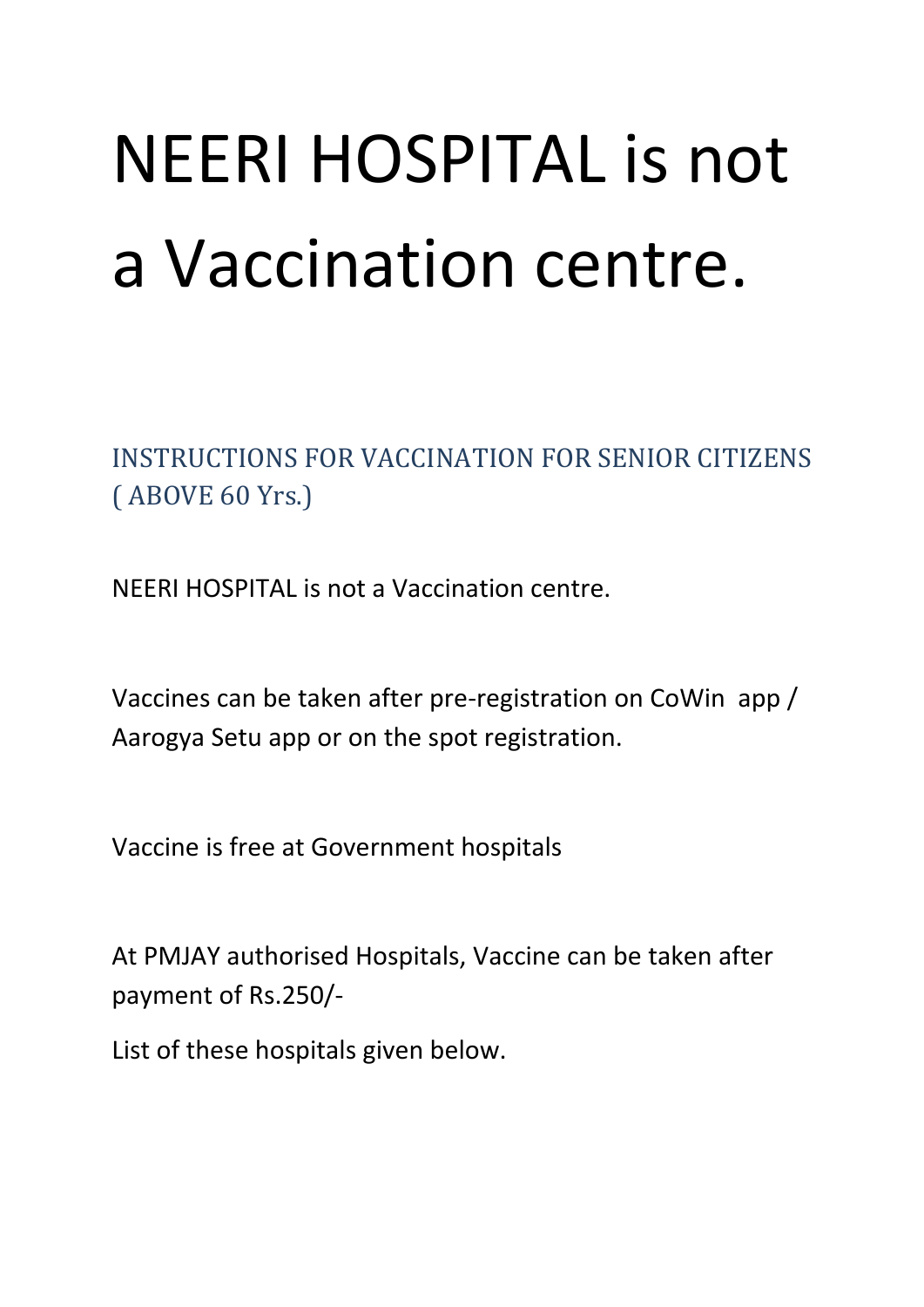## **PMJAY authorised Hospitals for COVID Vaccination**

1.Lata Mangeshkar Hospital, Digdoh, Nagpur 2.Gillurkar Multispeciality Hospital., Sakkardara, Nagpur 3.Lata Mangeshkar Hospital, Sitabuildi, Nagpur 4.Asha Hospital, Kamptee, Nagpur 5.Mahatme Eye Bank and Eye Hospital, Chintaman Nagar, Nagpur 6.HCG NCHRI Cancer centre, Kalamna Ring Road, near Automotive show room, Nagpur 7.Mogre Children Hospital, Sakkardara, Nagpur 8. National Cancer Institute, Dharampeth, Nagpur 9.Kunal Hospital, Mankapur, Nagpur 10.Archangel Hospital, Nagpur 11.Medicare Multispeciality Hospital, Mankapur, Nagpur 12.National Cancer Institute,Jamtha, Nagpur 13.Bhagat Multispeciality Hospital, Civil Lines, Nagpur 14.Chaudhary Hospital, Sakkardara, Nagpur 15.Shalinitai Meghe Hospital and Research Centre, Nagpur 16. Prabhaat Hospital, Kamptee, NagpurIcon Hospital, Amaravati Road, Nagpur 17.Well Treat Multispeciality Hospital, Amaravati Road, Nagpur 18.Lifeline Multispeciality Hospital, Nagpur 19.Mahure Multispeciality Hospital, Nagpur 20.Maya Hospital and Research Institute, Butibori, Nagpur 21.Kimaya Multispeciality Hospital, Nagpur 22.Shri Bhavani Multispeciality Hospital, Nagpur 23.City Hospital, Kalamna Road, Nagpur 24. Suraj Eye institute, Byramji Town, Nagpur 25.Rashtra Sant Tukdoji Regional Cancer Hospital, Nagpur 26.Baraskar Hospital and Research Centre, ramdaspeth, Nagpur 27.Swami vivekanand Medical Mission Hospital, Khapri, Nagpur 28.Suretech Hospital and Research Centre, Jamtha, Nagpur 29.Cancer Treatment Services Hyderabad Pvt. Ltd. , MIDC Road, Nagpur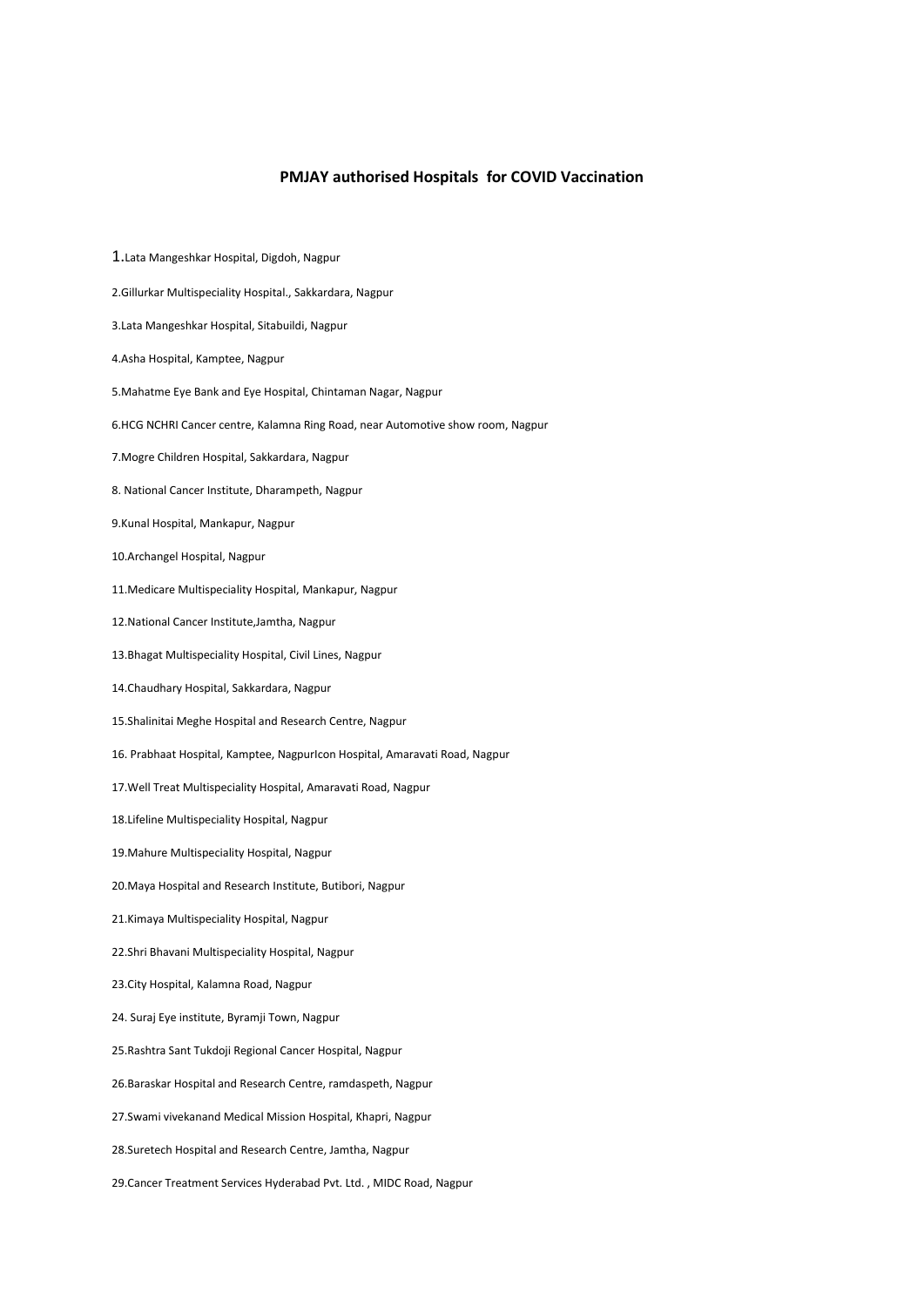## List of Hospitals for COVID Vaccination

Ortho Relief Hospital & Research Centre Arneja Institute of Cardiology Pvt Ltd Avanti Institute of Cardiology Pvt Ltd Dr. K.G Despande Memorial Centre Sushrut Institute of Medical Science Ganga Care Hospital Ltd Shri Radhakrishna Hospital & Research Institute Crescent Hospital & Heart centre Mure Memorial Hospital Midas Multispeciality Hospital Pvt Ltd Shri Krishna Hrudayalaya & Critical Care Centre Ashwini kidney And Dialysis Centre Private Limited, Hope Hospitals info@hopehospital.com Kunal Hospital and Critical Care and TraumaCentre Sengupta Hospital & Research Institute Apulki Vairagade Hospital Central India Institute of Hematology and Oncology(CIIHO) Keshav Hospital (Unit of Laxmikeshav Research Center and Hospital Pvt Ltd) Arogyam Superspeciality Hospital Criticare Hospital & Research Platina Heart Hospital Lotus Hospital and Research Center and Maternity Home Spandan Heart Institute and research center India Pvt Ltd. Janta Maternity Home & Hospital Medicare Multispeciality Hospital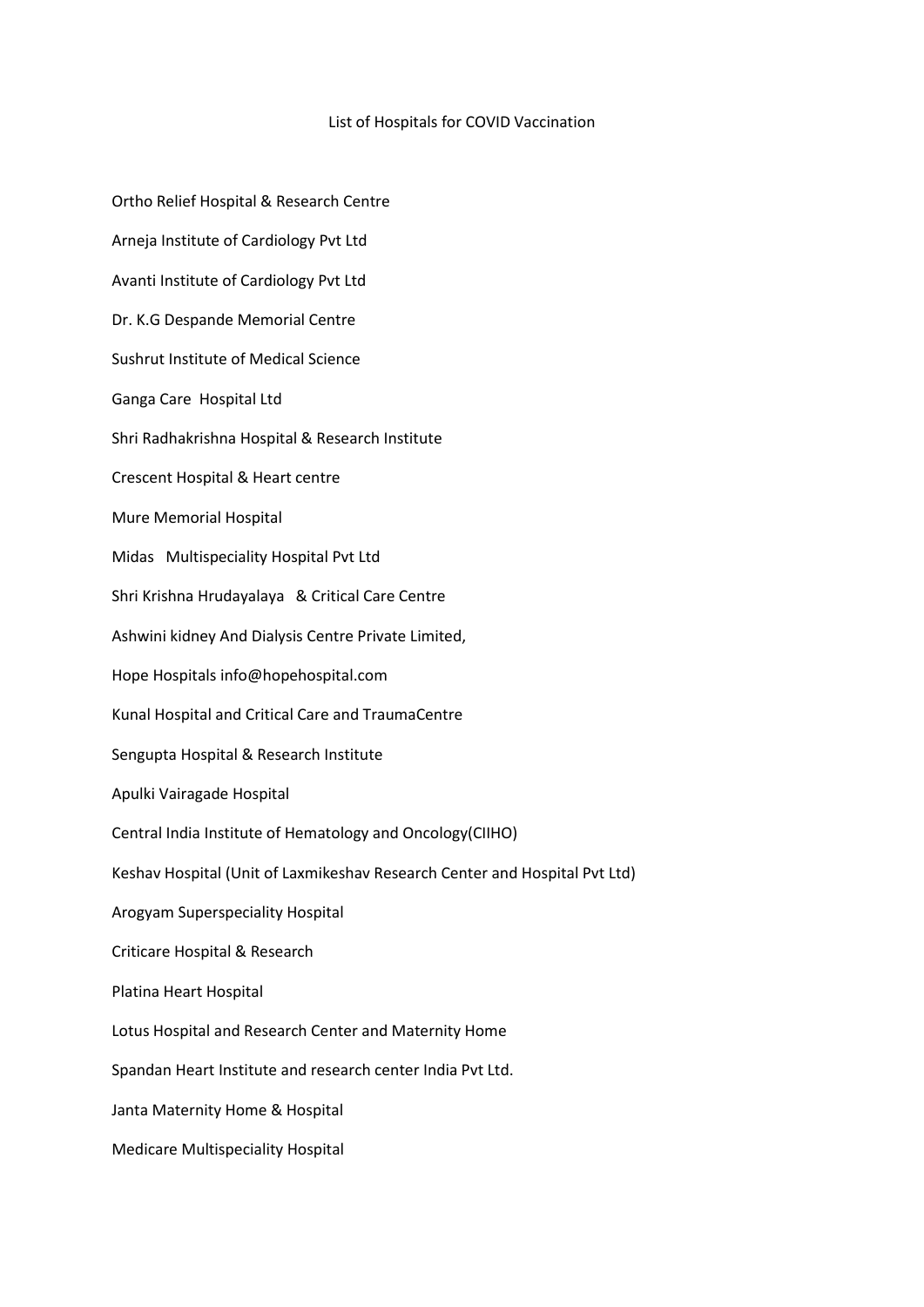| Radiance Hospital Pvt. Ltd.                                                                      |
|--------------------------------------------------------------------------------------------------|
| Zenith Hospital                                                                                  |
| <b>RNH Hospital</b>                                                                              |
| Shat Ayu Critical Care, Polytrauma Centre & Multispeciality Hospital                             |
| Cure It Hospital Pvt Ltd                                                                         |
| Columbia Hospital & Research Centre                                                              |
| Center Point Hospital & Medical Research Institute Pvt Ltd                                       |
| G.T. Padole Hospital                                                                             |
| Krims Hospitals                                                                                  |
| Rashtrasant Tukdoji Regional Cancer Hospital & Research Centre, Nagpur                           |
| New ERA Hospital                                                                                 |
| Vidarbha Institute of Medical Sciences (VIMS), Nagpur                                            |
| <b>National Cancer Institute</b>                                                                 |
| N.K.P. Salve Institute of Medical Sciences & Lata Mangeshkar Hospital                            |
| Seven Star Hospital (A Unit of Nagpur Institute of Surgical Sciences & Research Centre Pvt Ltd), |
| <b>ICON Hospital</b>                                                                             |
| <b>HCG NCHRI Cancer Centre</b>                                                                   |
| Shri Bhavani Multispecialty Hospital & Research Institute                                        |
| Mittal Institute of Medical Science                                                              |
| We Care Super Specialty Hospital (A Unit of synergy Health tech)                                 |